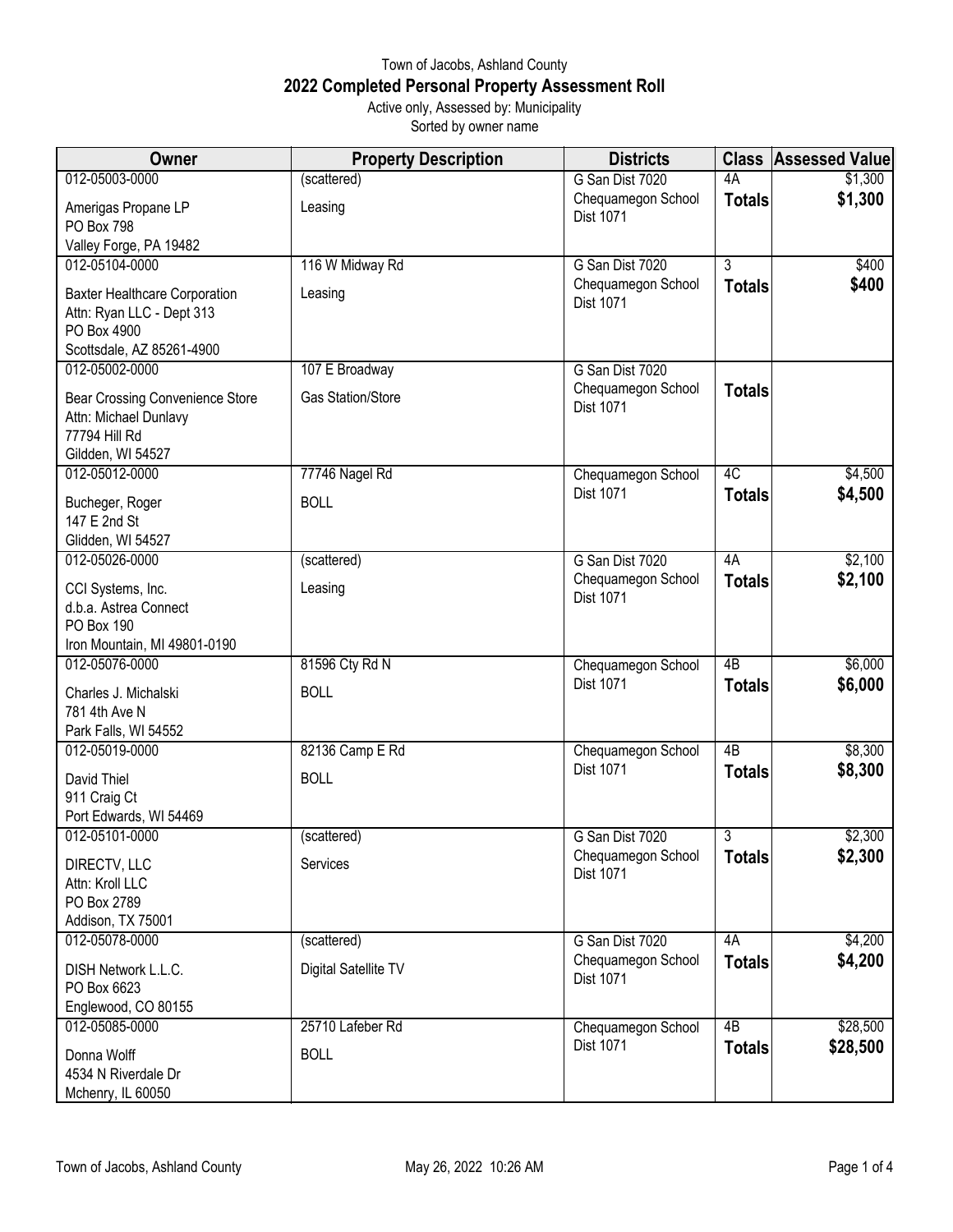| Owner                                                                                     | <b>Property Description</b>    | <b>Districts</b>                       |                           | <b>Class Assessed Value</b> |
|-------------------------------------------------------------------------------------------|--------------------------------|----------------------------------------|---------------------------|-----------------------------|
| 012-05079-0000                                                                            | Unit 13                        | G San Dist 7020                        | 4C                        | \$1,000                     |
| Graf, Dave<br>100 Park St<br>Glidden, WI 54527                                            | Mobile Home                    | Chequamegon School<br><b>Dist 1071</b> | <b>Totals</b>             | \$1,000                     |
| 012-05053-0000                                                                            | 107 Park St                    | Chequamegon School                     | $\overline{AB}$           | \$3,500                     |
| Hannemann, Wayne<br>202 York Rd<br>Glidden, WI 54527                                      | Mobile Home                    | Dist 1071                              | <b>Totals</b>             | \$3,500                     |
| 012-05021-0000                                                                            | 342 Grant St                   | G San Dist 7020                        | $\overline{\overline{3}}$ | \$300                       |
| Hart Publishing                                                                           | <b>Retail Sales</b>            | Chequamegon School<br>Dist 1071        | 4A<br><b>Totals</b>       | \$700<br>\$1,000            |
| PO Box 128<br>Glidden, WI 54527                                                           | <b>DOOMAGE ASSESSMENT</b>      |                                        |                           |                             |
| 012-05022-0000                                                                            |                                | G San Dist 7020                        | $\overline{3}$            | \$7,900                     |
| Homz Partners/MZM Architects<br>6515 Grand Teton Plaza<br>Suite 220                       | <b>DOOMAGE ASSESSMENT</b>      | Chequamegon School<br><b>Dist 1071</b> | <b>Totals</b>             | \$7,900                     |
| Madison, WI 53719<br>012-05066-0000                                                       |                                |                                        | 4B                        | \$1,100                     |
| James E & Eugenia E Fletcher Family                                                       | 78335 Camp K Rd<br><b>BOLL</b> | Chequamegon School<br>Dist 1071        | <b>Totals</b>             | \$1,100                     |
| Trust<br>W7506 Prospect Rd<br>Beaver Dam, WI 53916-9340                                   |                                |                                        |                           |                             |
| 012-05035-0000                                                                            | 139 Broadway St                | G San Dist 7020                        | $\overline{3}$            | \$1,100                     |
| Lumber Yard Plus                                                                          | Lumber Yard                    | Chequamegon School                     | 4A                        | \$100                       |
| Attn: James Killinger<br>PO Box 98<br>Glidden, WI 54527                                   | <b>DOOMAGE ASSESSMENT</b>      | <b>Dist 1071</b>                       | <b>Totals</b>             | \$1,200                     |
| $2022 - 1$                                                                                | 82193 Augustine Rd             | Chequamegon School                     | $\overline{AB}$           | \$180,000                   |
| M3 Hilbert Towers LLC<br>301 S Bedford<br>Suite 1<br>Madison, WI 53703                    | Tower                          | Dist 1071                              | <b>Totals</b>             | \$180,000                   |
| 012-05054-0000                                                                            |                                | Chequamegon School                     | 4B                        | \$2,000                     |
| Marie Schulz<br>703 S Jefferson St<br>Spencer, WI 54479                                   | <b>BOLL</b>                    | Dist 1071                              | <b>Totals</b>             | \$2,000                     |
| 012-05036-0000                                                                            | 82785 Mercer Rd                | Chequamegon School                     | 4B                        | \$6,900                     |
| Michalski, Rob, ET AL<br>Attn: Thomas Michalski<br>W8425 Cty Rd E<br>Park Falls, WI 54552 | <b>BOLL</b>                    | Dist 1071                              | <b>Totals</b>             | \$6,900                     |
| 012-05007-0000                                                                            | 71 N Grant St                  | G San Dist 7020                        | $\overline{3}$            | \$5,800                     |
| Motola Properties LLC<br>Attn: Lena Motola<br>13310 Derby Rd<br>Lemont, IL 60439          | Services                       | Chequamegon School<br>Dist 1071        | 4A<br><b>Totals</b>       | \$600<br>\$6,400            |
| 012-05037-0000                                                                            | 26826 Bunte Shack Rd           | Chequamegon School<br>Dist 1071        | $\overline{AB}$           | \$6,200                     |
| Nehls, Jonathan & Bridgett<br>W276 N2681 Chicory Ln<br>Pewaukee, WI 53072                 | <b>BOLL</b>                    |                                        | <b>Totals</b>             | \$6,200                     |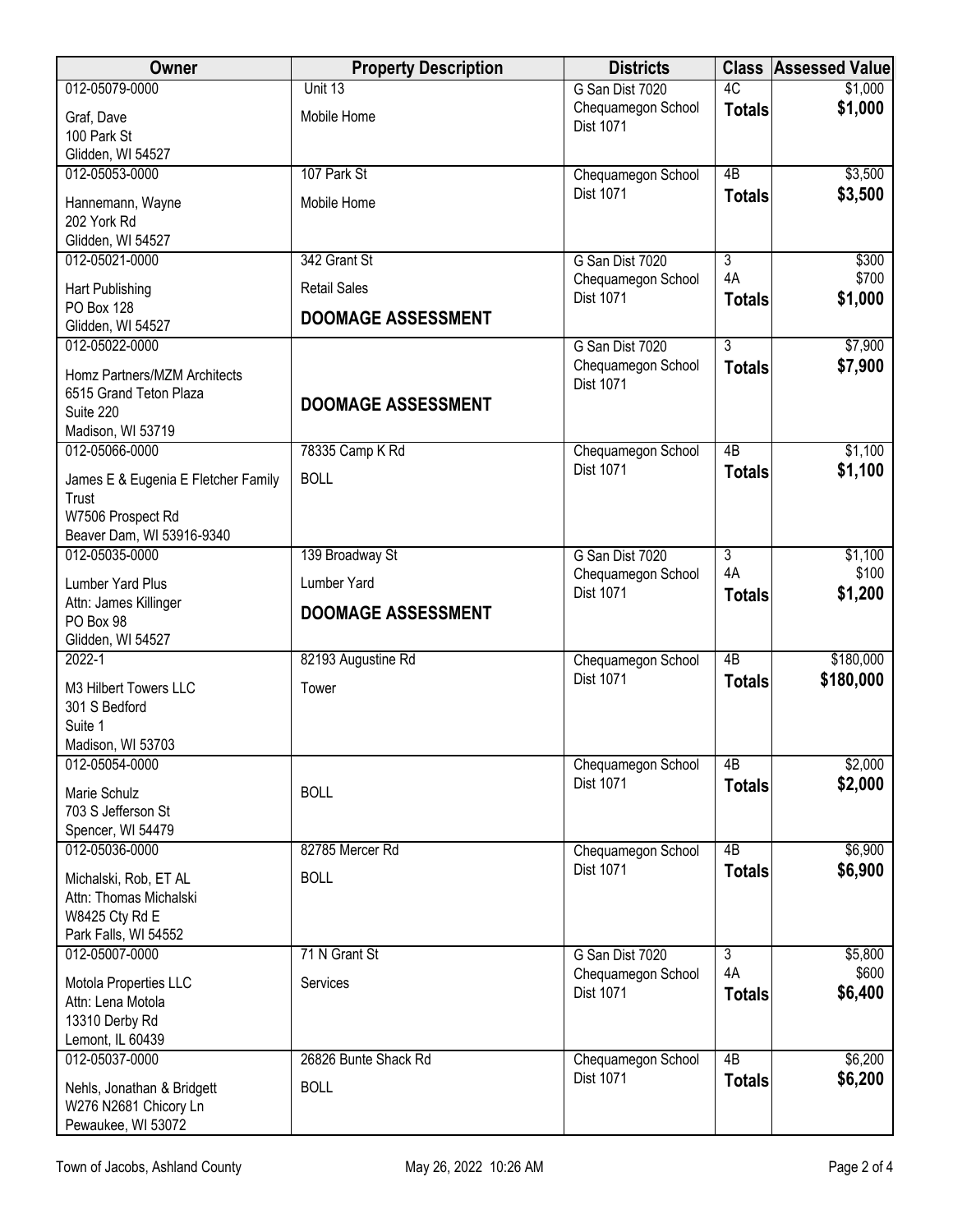| Owner                                    | <b>Property Description</b> | <b>Districts</b>                | <b>Class</b>    | <b>Assessed Value</b> |
|------------------------------------------|-----------------------------|---------------------------------|-----------------|-----------------------|
| 012-05039-0000                           | 163 S Grant St              | G San Dist 7020                 | 3               | \$10,900              |
| Northern State Bank-Glidden Branch       | Banking                     | Chequamegon School              | 4A              | \$100                 |
| 321 W Main St                            |                             | Dist 1071                       | <b>Totals</b>   | \$11,000              |
| Ashland, WI 54806                        |                             |                                 |                 |                       |
| 012-05024-0000                           |                             | Chequamegon School              | $\overline{AB}$ | \$5,000               |
| Olson, Eric & Carla                      | <b>BOLL</b>                 | Dist 1071                       | <b>Totals</b>   | \$5,000               |
| 825 Wexford Ct                           |                             |                                 |                 |                       |
| Hartland, WI 53029                       |                             |                                 |                 |                       |
| 012-05102-0000                           | 18861 Kempf Rd              | G San Dist 7020                 | $\overline{3}$  | \$1,500               |
| Prime Fluid                              | Services                    | Chequamegon School<br>Dist 1071 | 4A              | \$2,500               |
| Attn: Dennis Wilde                       | <b>DOOMAGE ASSESSMENT</b>   |                                 | <b>Totals</b>   | \$4,000               |
| 18861 Kempf Rd                           |                             |                                 |                 |                       |
| Glidden, WI 54527                        |                             |                                 |                 |                       |
| 012-05103-0000                           | 22180 Melz Rd               | Chequamegon School              | 4A              | \$81,900              |
| <b>SBA Towers V LLC</b>                  | Tower                       | Dist 1071                       | <b>Totals</b>   | \$81,900              |
| Attn: Tax Dept                           |                             |                                 |                 |                       |
| 8051 Congress Ave                        |                             |                                 |                 |                       |
| Boca Raton, FL 33487                     |                             |                                 | $\overline{AB}$ | \$6,900               |
| 012-05089-0000                           | 22664 Mackenberg Rd         | Chequamegon School<br>Dist 1071 |                 | \$6,900               |
| Schoch, Alvin & Mary Ann                 | Boll / MFL                  |                                 | <b>Totals</b>   |                       |
| 884 E 1st St                             |                             |                                 |                 |                       |
| Glidden, WI 54527                        |                             |                                 |                 |                       |
| 012-05049-0000                           | 130 W First St              | G San Dist 7020                 | $\overline{3}$  | \$1,000<br>\$1,000    |
| Schroeder Motel                          | Lodging                     | Chequamegon School<br>Dist 1071 | <b>Totals</b>   |                       |
| Attn: Eugene Frey                        |                             |                                 |                 |                       |
| 130 W First St                           |                             |                                 |                 |                       |
| Glidden, WI 54527<br>012-05090-0000      | 78059 Mackenberg Rd         | Chequamegon School              | $\overline{AB}$ | \$7,700               |
|                                          |                             | <b>Dist 1071</b>                | <b>Totals</b>   | \$7,700               |
| Swanson, Michael & Daniel                | <b>BOLL</b>                 |                                 |                 |                       |
| W7907 Jonathan Dr                        |                             |                                 |                 |                       |
| Pardeeville, WI 53954<br>012-05100-0000  | 264 Grant St                | G San Dist 7020                 | $\overline{3}$  | \$9,800               |
|                                          |                             | Chequamegon School              | <b>Totals</b>   | \$9,800               |
| The Dead Squirrel                        | Bar & Grill                 | Dist 1071                       |                 |                       |
| Attn: Mark Eder<br>PO Box 125            |                             |                                 |                 |                       |
| Glidden, WI 54527                        |                             |                                 |                 |                       |
| 012-05097-0000                           | 81811 Camp E Rd             | Chequamegon School              | 4B              | \$24,800              |
|                                          | Boll / MFL                  | Dist 1071                       | <b>Totals</b>   | \$24,800              |
| Thimm, Joseph O<br>31095 Olinda Tr N     |                             |                                 |                 |                       |
| Lindstrom, MN 55045                      |                             |                                 |                 |                       |
| 012-05099-0000                           | 16719 Wagner Vogt Rd        | Chequamegon School              | $\overline{AB}$ | \$9,300               |
| Thurner, Carolyn                         | <b>BOLL</b>                 | <b>Dist 1071</b>                | <b>Totals</b>   | \$9,300               |
| N75 W15842 Colony Rd                     |                             |                                 |                 |                       |
| Menomonee Falls, WI 53051                |                             |                                 |                 |                       |
| 012-05088-0000                           |                             | Chequamegon School              | $\overline{AB}$ | \$5,000               |
|                                          |                             | Dist 1071                       | <b>Totals</b>   | \$5,000               |
| Thurner, Carolyn<br>N75 W15842 Colony Rd | <b>BOLL</b>                 |                                 |                 |                       |
| Menomonee Falls, WI 53051                |                             |                                 |                 |                       |